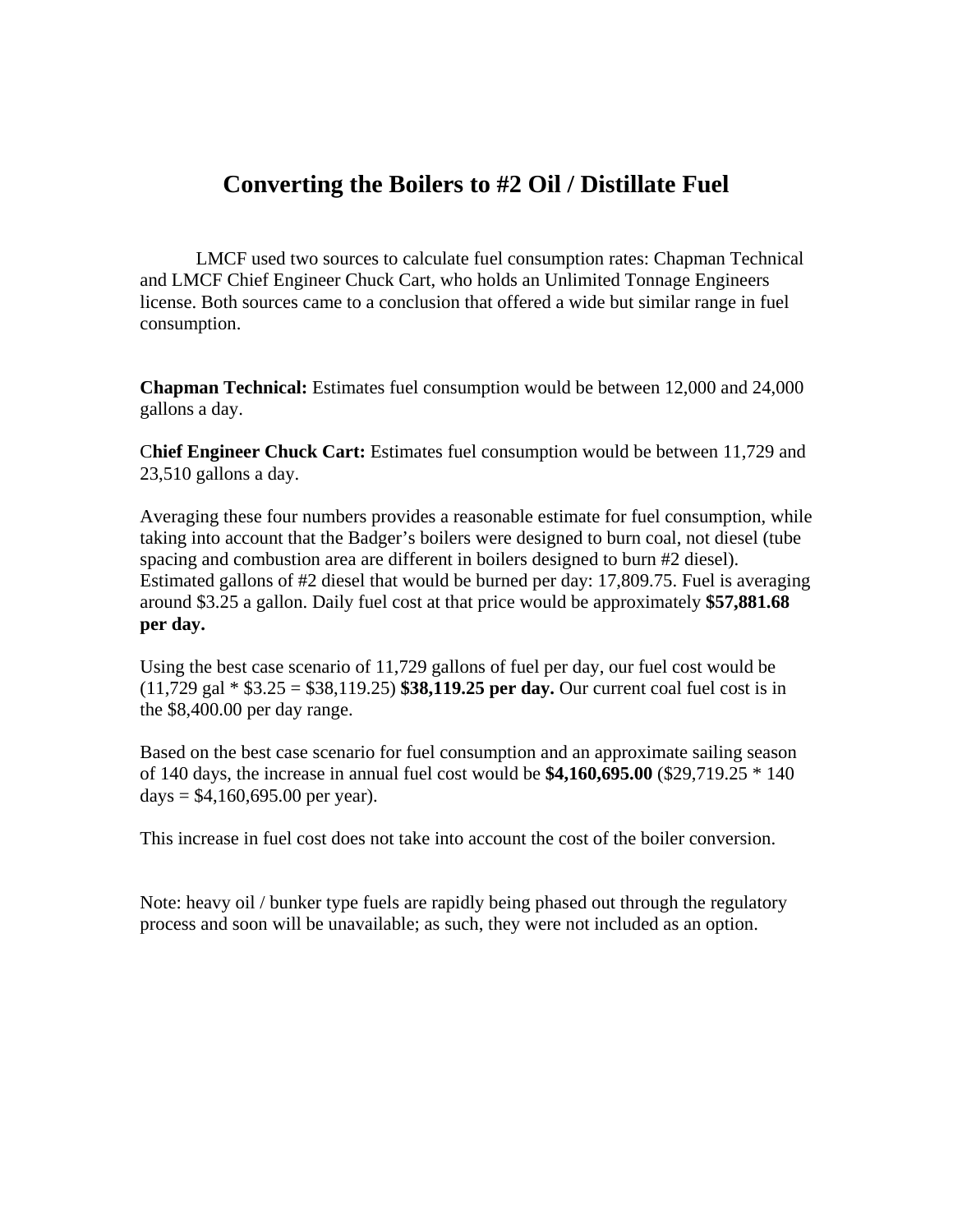| <b>Chuck Leases</b>                                                 |  |
|---------------------------------------------------------------------|--|
| From:<br>To:<br>Subject:                                            |  |
| Chuck,                                                              |  |
| I spoke with<br>boilers if fire<br>he was usin                      |  |
| from Foster-<br>@ 29,500 #<br>furnace volus                         |  |
| <b>BTUliberatics</b><br>for 24hrs<br>times $3$ boile<br>49,350btu/c |  |
| divided by the<br>gives an este<br>23,510 gal/d                     |  |
| or<br>assumed av<br>2000#/ton                                       |  |
| 13,000 btu/#<br>60ton x 200C<br>divided by 13<br>gives 11,729       |  |
| John also es<br>we agree that<br>very easily.                       |  |
| If you have a<br>Chuck C.                                           |  |
|                                                                     |  |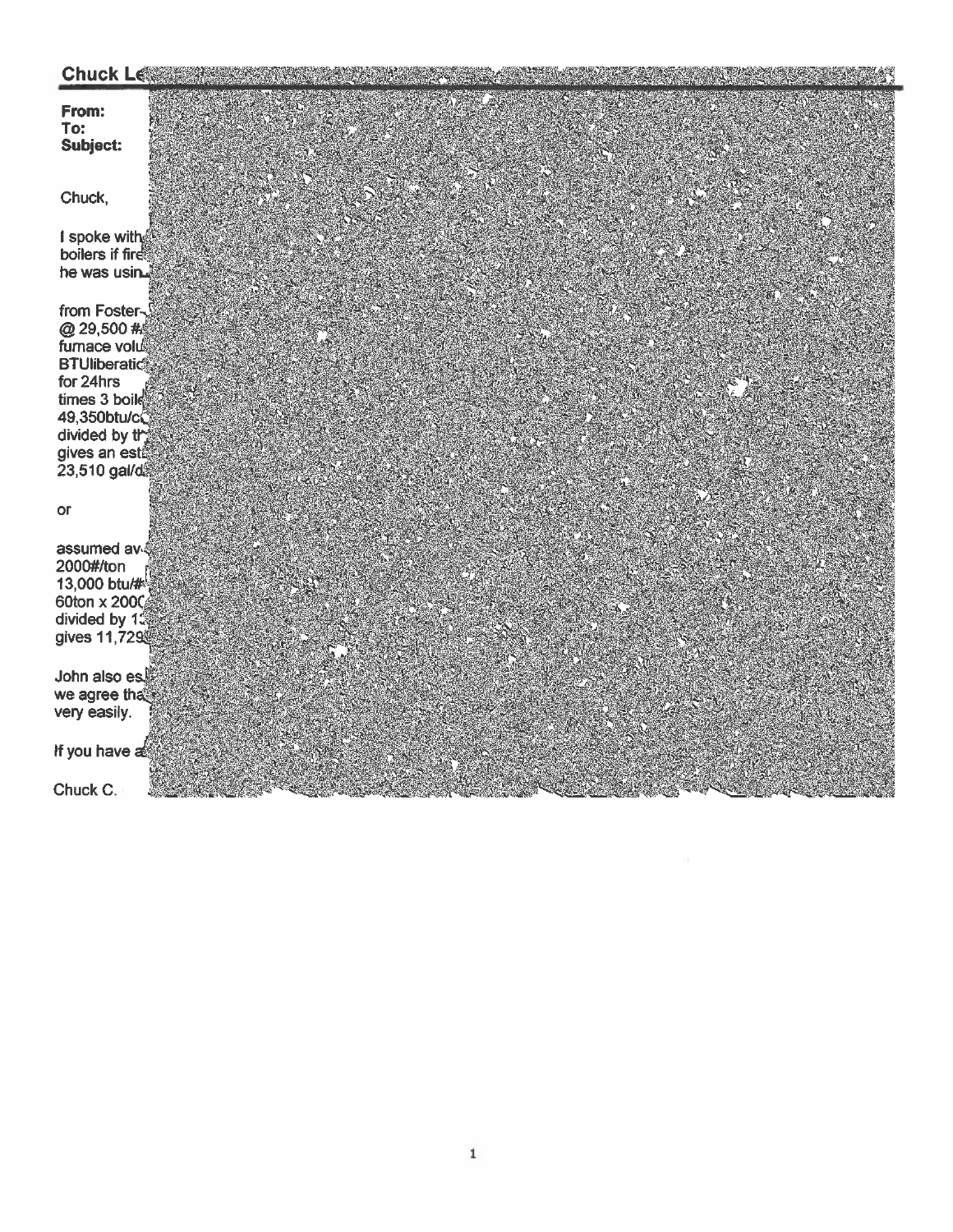## **Chuck Leonard**

From: To: Subject:

John Chapman [john@chaptech.us] 'Chuck Leonard' **Fuel Oil Fired Boilers** 

Chuck.

To reiterate my continued conversations with Chuck Cart and our combined estimates for re-outfitting the boilers with F.O. burners, we estimate the following:

Estimated cost to change out burners, install new F.O. tanks, install related piping systems, engineering and approvals is approximately \$250 - 260K

The estimated fuel consumption has a broad range depending on the approach used. The least amount estimated is about 12.000 gal/day and the most was estimated at about 24,000 gal/day.

Chuck Cart told me that he would take time to review the estimates with you but if there is anything I can answer or assist with please let me know.

Regards, John

John A. Chapman

**Chapman Technical** 185 E. Walnut Street Sturgeon Bay, WI 54235 Cell (920) 883-2132 Fax (920) 743-3811